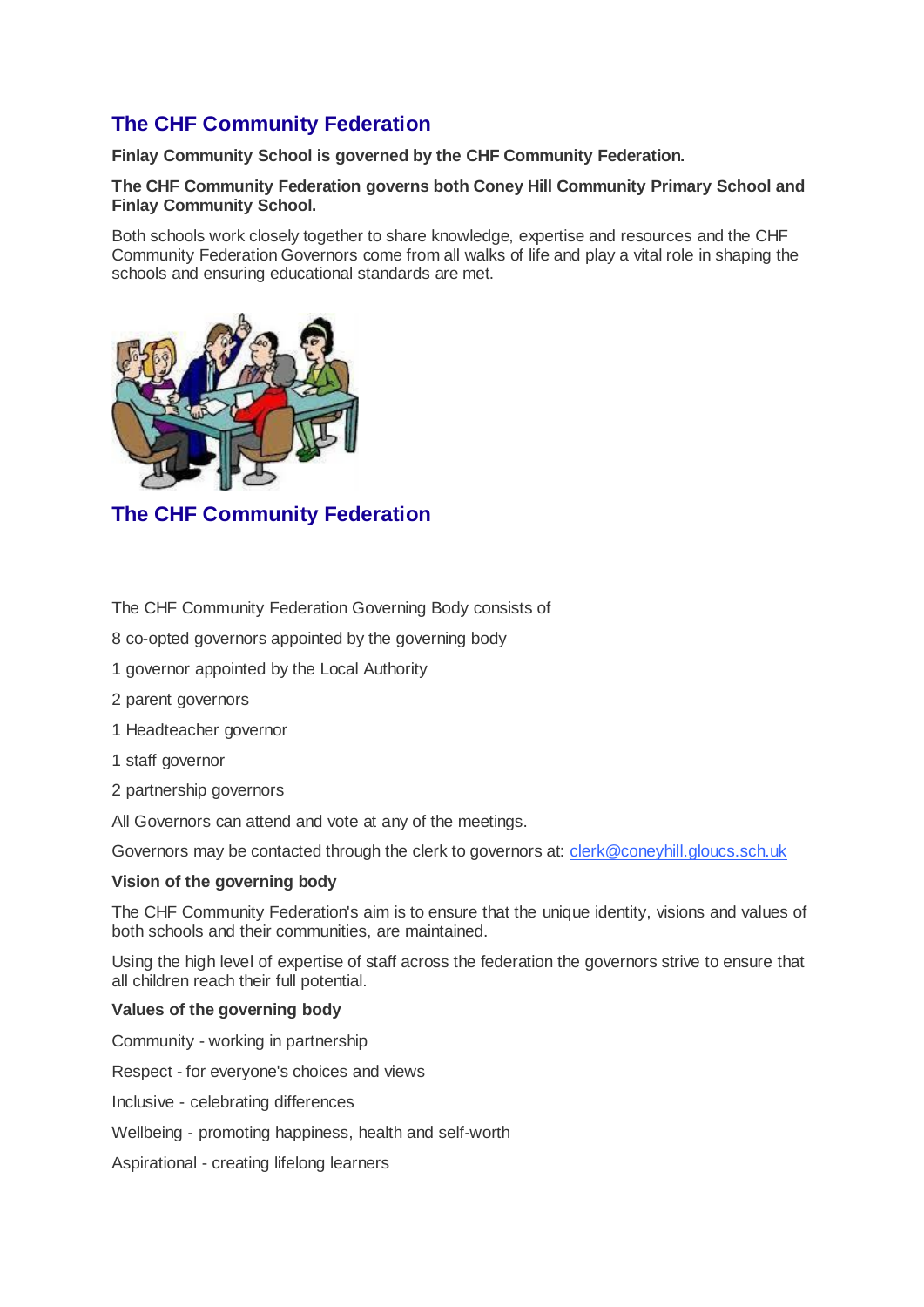# **Remit**

## **What does the Governing Body do?**

Governors are responsible for a number of areas including attainment, finance, policies and procedures. Their role involves working closely with the Headteacher and Senior Leadership Team at both schools to ensure children get the best possible education to enable them to reach their full potential, in an environment where they feel safe, valued and where learning is fun.

### **Their main functions are to:**

- Help set the aims and objectives for the school
- Help ensure the policies and procedures are relevant and achieve their objectives
- Set targets to monitor the progress of the school to ensure it is meeting its aims and objectives
- Be a critical friend to the school and provide a source of challenge and support

The Governing Body has 3 sub-committees; Standards & Curriculum, Personnel & Finance and Premises. Other working groups may be set up when needed to address or discuss particular issues or research a particular area and report back to the full governing body.

## **The overall purpose of the Standards & Curriculum Committee is to:**

- Monitor the standards pupils achieve, making sure they make at least expected progress and that the school is at least in line Nationally.
- Monitor the school's success in promoting inclusion
- Ensure that the school development plan is focused on appropriate priorities for raising standards at the school
- Ensure that policies are reviewed on a regular basis to promote improved standards Advise the Governing Body of the school's curriculum policies and oversee the National Curriculum statutory obligations are met.
- Contribute to, monitoring and evaluating parts of the self-evaluation summary, the school development plan and policies relating to resources issues, reporting or making recommendations to the full Governing Body

# **The overall purpose of the Personnel & Finance Committee is to:**

- Formally approve the annual school budget at the start of each financial year.
- Monitor purchasing and authorise purchases above a set amount.
- Monitor income and expenditure at regular intervals.
- Act as personnel and authorise staff pay rises in-line with the school's pay policy.
- Audit accounts and act on the schools audit action plan.
- Agree the staffing structure with the Head Teacher

The overall purpose of the Headteachers Performance Management Working Group is to carry out the Governing Body's statutory responsibilities for the Performance Management of the Headteachers.

#### **The overall purpose of the Premises Committee is to:**

- Adopt the Health and Safety appropriate to the needs of each school.
- Provide support and guidance for the Head Teachers and Site Managers on all matters relating to the school premises and grounds, security and Health and Safety
- Inspect the premises and grounds with the Site Managers termly and prepare a statement for the committee.
- Ensure the school complies with Health and Safety regulations, seeking external advice if necessary.